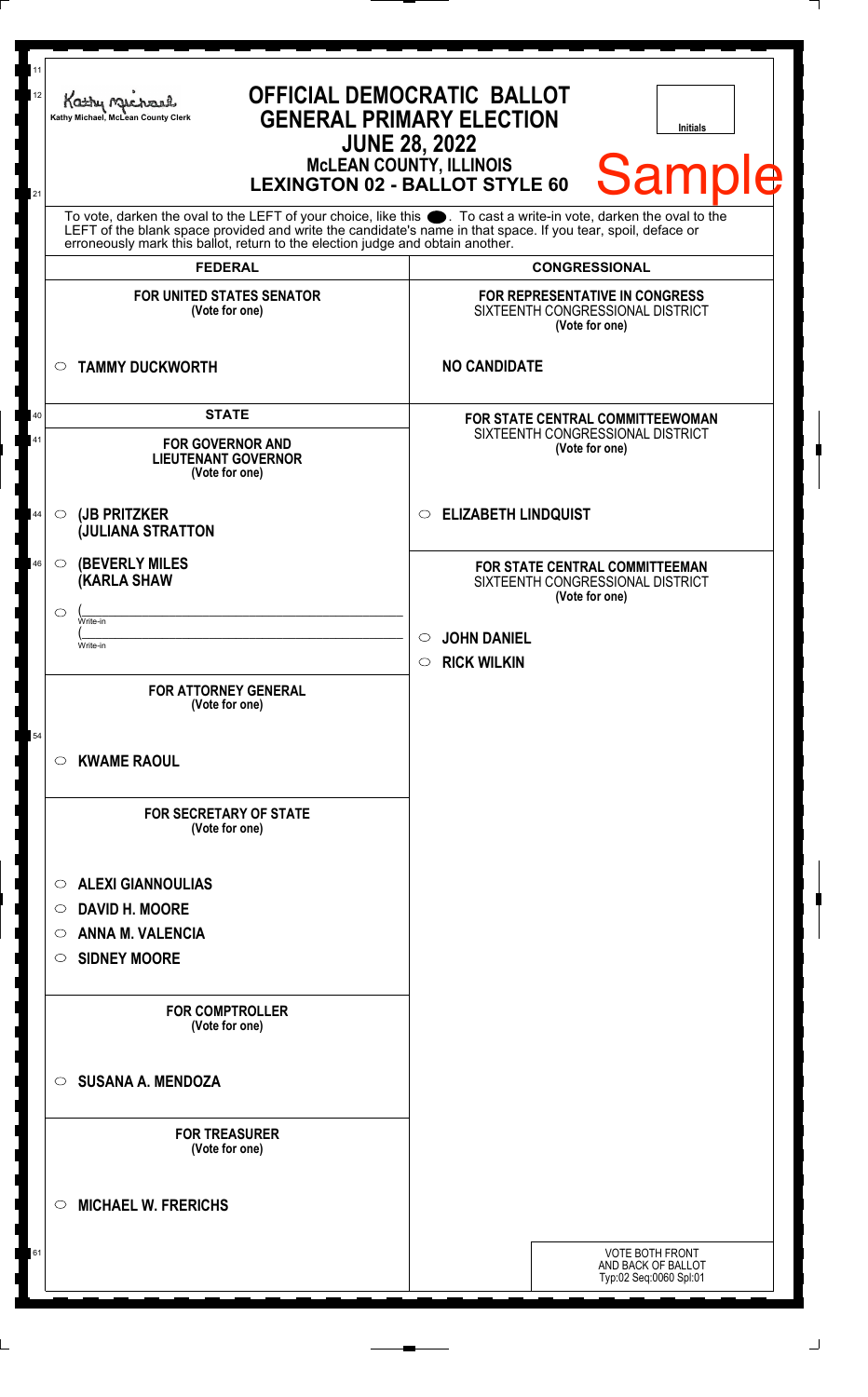| <b>OFFICIAL DEMOCRATIC BALLOT - GENERAL PRIMARY ELECTION - JUNE 28, 2022</b>                                               |                                                                                                                                     |  |  |  |  |  |
|----------------------------------------------------------------------------------------------------------------------------|-------------------------------------------------------------------------------------------------------------------------------------|--|--|--|--|--|
| <b>LEGISLATIVE</b>                                                                                                         | <b>JUDICIAL</b>                                                                                                                     |  |  |  |  |  |
| <b>FOR STATE SENATOR</b><br>FIFTY-THIRD LEGISLATIVE DISTRICT<br>(Vote for one)                                             | FOR JUDGE OF THE CIRCUIT COURT<br>ELEVENTH JUDICIAL CIRCUIT<br>(To fill the vacancy of the Hon. Scott Drazewski)<br>(Vote for one)  |  |  |  |  |  |
| <b>NO CANDIDATE</b>                                                                                                        | <b>NO CANDIDATE</b>                                                                                                                 |  |  |  |  |  |
| <b>REPRESENTATIVE</b>                                                                                                      |                                                                                                                                     |  |  |  |  |  |
| <b>FOR REPRESENTATIVE</b><br>IN THE GENERAL ASSEMBLY<br>ONE HUNDRED AND FIFTH<br>REPRESENTATIVE DISTRICT<br>(Vote for one) | FOR JUDGE OF THE CIRCUIT COURT<br>ELEVENTH JUDICIAL CIRCUIT<br>(To fill the vacancy of the Hon. Paul G. Lawrence)<br>(Vote for one) |  |  |  |  |  |
| <b>NO CANDIDATE</b>                                                                                                        | <b>NO CANDIDATE</b>                                                                                                                 |  |  |  |  |  |
| <b>COUNTY</b>                                                                                                              | <b>PRECINCT</b>                                                                                                                     |  |  |  |  |  |
| <b>FOR COUNTY CLERK</b><br>(Vote for one)                                                                                  | FOR PRECINCT COMMITTEEPERSON<br><b>LEXINGTON 02</b><br>(Vote for one)                                                               |  |  |  |  |  |
| <b>LAURA McBURNEY</b><br>$\circ$                                                                                           | <b>NO CANDIDATE</b>                                                                                                                 |  |  |  |  |  |
| <b>FOR COUNTY TREASURER</b><br>(Vote for one)                                                                              |                                                                                                                                     |  |  |  |  |  |
| <b>NO CANDIDATE</b>                                                                                                        |                                                                                                                                     |  |  |  |  |  |
| <b>FOR COUNTY SHERIFF</b><br>(Vote for one)                                                                                |                                                                                                                                     |  |  |  |  |  |
| <b>NO CANDIDATE</b>                                                                                                        |                                                                                                                                     |  |  |  |  |  |
| <b>REGIONAL OFFICE</b><br>OF EDUCATION                                                                                     |                                                                                                                                     |  |  |  |  |  |
| FOR REGIONAL SUPERINTENDENT OF SCHOOLS<br>(DeWITT, LIVINGSTON, LOGAN AND McLEAN COUNTIES)<br>(Vote for one)                |                                                                                                                                     |  |  |  |  |  |
| <b>NO CANDIDATE</b>                                                                                                        |                                                                                                                                     |  |  |  |  |  |
| <b>COUNTY BOARD</b>                                                                                                        |                                                                                                                                     |  |  |  |  |  |
| <b>FOR COUNTY BOARD MEMBER</b><br><b>COUNTY BOARD DISTRICT 1</b><br>(Vote for not more than two)                           |                                                                                                                                     |  |  |  |  |  |
| <b>JANIS B. HOLLINS</b><br>$\circ$                                                                                         |                                                                                                                                     |  |  |  |  |  |
| <b>MARCIA S. BEAMAN</b><br>$\circ$                                                                                         |                                                                                                                                     |  |  |  |  |  |
|                                                                                                                            |                                                                                                                                     |  |  |  |  |  |
|                                                                                                                            |                                                                                                                                     |  |  |  |  |  |
|                                                                                                                            | YOU HAVE NOW<br><b>COMPLETED VOTING</b>                                                                                             |  |  |  |  |  |
|                                                                                                                            | VOTE BOTH FRONT<br>AND BACK OF BALLOT<br>Typ:02 Seq:0060 Spl:01                                                                     |  |  |  |  |  |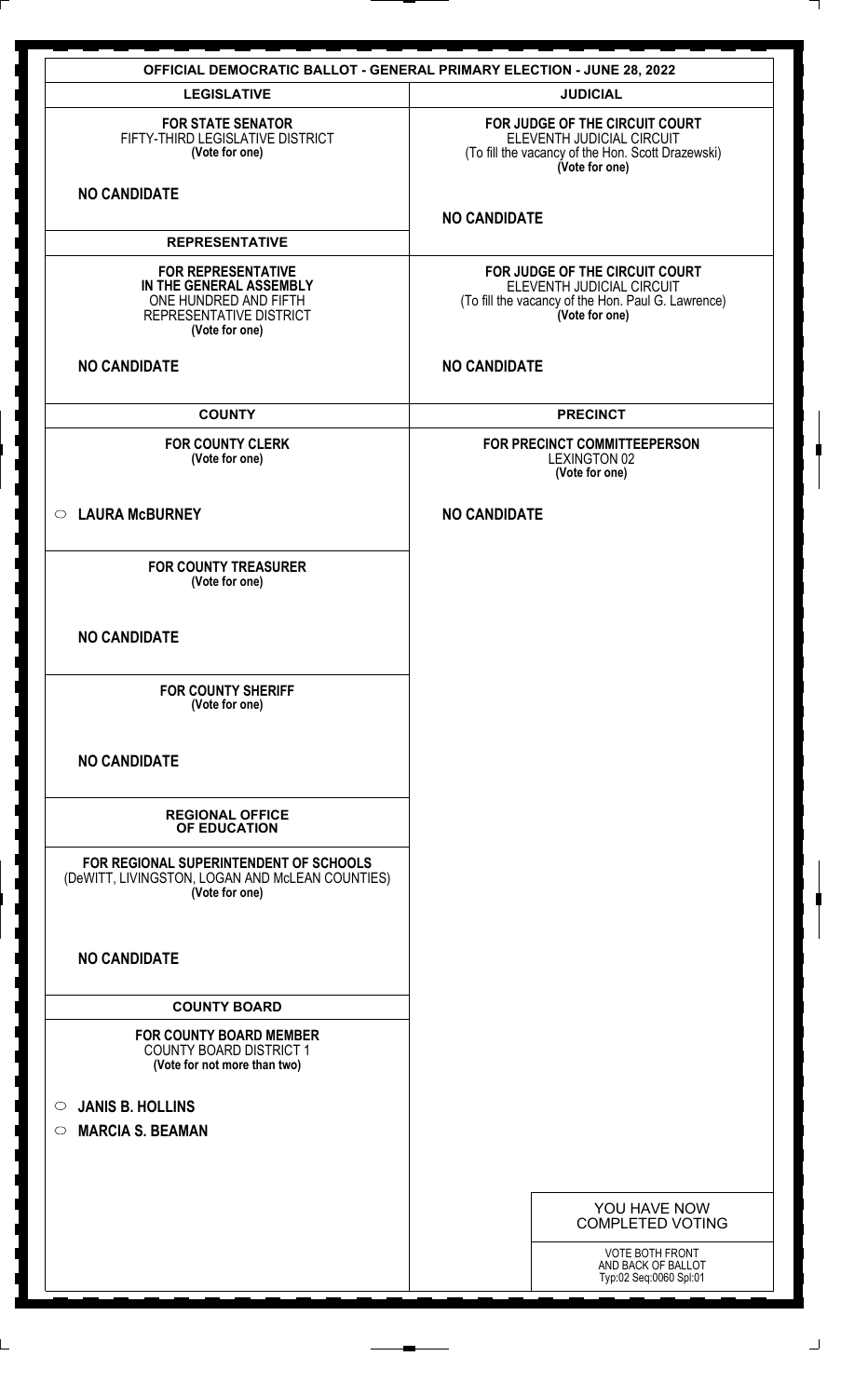| 11<br>12 |                                                                                                                                                                                                                                      | <b>OFFICIAL DEMOCRATIC BALLOT</b><br>Kathy Michael<br><b>GENERAL PRIMARY ELECTION</b><br>Kathy Michael, McLean County Clerk<br><b>Initials</b><br><b>JUNE 28, 2022</b><br>MCLEAN COUNTY, ILLINOIS LEXINGTON 02 - BALLOT STYLE 61 Sample |  |                                                                |                                                                                      |                                                                        |  |
|----------|--------------------------------------------------------------------------------------------------------------------------------------------------------------------------------------------------------------------------------------|-----------------------------------------------------------------------------------------------------------------------------------------------------------------------------------------------------------------------------------------|--|----------------------------------------------------------------|--------------------------------------------------------------------------------------|------------------------------------------------------------------------|--|
| 21       | To vote, darken the oval to the LEFT of your choice, like this $\bullet$ . To cast a write-in vote, darken the oval to the LEFT of the blank space provided and write the candidate's name in that space. If you tear, spoil, deface |                                                                                                                                                                                                                                         |  |                                                                |                                                                                      |                                                                        |  |
|          |                                                                                                                                                                                                                                      | erroneously mark this ballot, return to the election judge and obtain another.                                                                                                                                                          |  |                                                                |                                                                                      |                                                                        |  |
|          |                                                                                                                                                                                                                                      | <b>FEDERAL</b><br><b>FOR UNITED STATES SENATOR</b>                                                                                                                                                                                      |  |                                                                | <b>CONGRESSIONAL</b><br><b>FOR REPRESENTATIVE IN CONGRESS</b>                        |                                                                        |  |
|          |                                                                                                                                                                                                                                      | (Vote for one)                                                                                                                                                                                                                          |  |                                                                | SIXTEENTH CONGRESSIONAL DISTRICT<br>(Vote for one)                                   |                                                                        |  |
|          | $\circ$                                                                                                                                                                                                                              | <b>TAMMY DUCKWORTH</b>                                                                                                                                                                                                                  |  | <b>NO CANDIDATE</b>                                            |                                                                                      |                                                                        |  |
| 40       |                                                                                                                                                                                                                                      | <b>STATE</b>                                                                                                                                                                                                                            |  |                                                                | <b>FOR STATE CENTRAL COMMITTEEWOMAN</b>                                              |                                                                        |  |
| 41       |                                                                                                                                                                                                                                      | <b>FOR GOVERNOR AND</b><br><b>LIEUTENANT GOVERNOR</b><br>(Vote for one)                                                                                                                                                                 |  |                                                                | SIXTEENTH CONGRESSIONAL DISTRICT<br>(Vote for one)                                   |                                                                        |  |
| 44       | $\circ$                                                                                                                                                                                                                              | (JB PRITZKER<br><b>JULIANA STRATTON</b>                                                                                                                                                                                                 |  | <b>ELIZABETH LINDQUIST</b><br>O                                |                                                                                      |                                                                        |  |
| 47       | $\circ$                                                                                                                                                                                                                              | <b>(BEVERLY MILES)</b><br><b>(KARLA SHAW</b>                                                                                                                                                                                            |  |                                                                | FOR STATE CENTRAL COMMITTEEMAN<br>SIXTEENTH CONGRESSIONAL DISTRICT<br>(Vote for one) |                                                                        |  |
|          | ◯                                                                                                                                                                                                                                    | Write-in                                                                                                                                                                                                                                |  |                                                                |                                                                                      |                                                                        |  |
| 51       |                                                                                                                                                                                                                                      | Write-in                                                                                                                                                                                                                                |  | <b>JOHN DANIEL</b><br>$\circ$<br><b>RICK WILKIN</b><br>$\circ$ |                                                                                      |                                                                        |  |
|          |                                                                                                                                                                                                                                      | <b>FOR ATTORNEY GENERAL</b><br>(Vote for one)                                                                                                                                                                                           |  |                                                                |                                                                                      |                                                                        |  |
|          | $\circ$                                                                                                                                                                                                                              | <b>KWAME RAOUL</b>                                                                                                                                                                                                                      |  |                                                                |                                                                                      |                                                                        |  |
|          |                                                                                                                                                                                                                                      | <b>FOR SECRETARY OF STATE</b><br>(Vote for one)                                                                                                                                                                                         |  |                                                                |                                                                                      |                                                                        |  |
|          | $\circ$                                                                                                                                                                                                                              | <b>ALEXI GIANNOULIAS</b>                                                                                                                                                                                                                |  |                                                                |                                                                                      |                                                                        |  |
|          | $\circ$                                                                                                                                                                                                                              | <b>DAVID H. MOORE</b>                                                                                                                                                                                                                   |  |                                                                |                                                                                      |                                                                        |  |
|          | $\circ$                                                                                                                                                                                                                              | <b>ANNA M. VALENCIA</b>                                                                                                                                                                                                                 |  |                                                                |                                                                                      |                                                                        |  |
|          | $\circ$                                                                                                                                                                                                                              | <b>SIDNEY MOORE</b>                                                                                                                                                                                                                     |  |                                                                |                                                                                      |                                                                        |  |
|          |                                                                                                                                                                                                                                      | <b>FOR COMPTROLLER</b><br>(Vote for one)                                                                                                                                                                                                |  |                                                                |                                                                                      |                                                                        |  |
|          | ◯                                                                                                                                                                                                                                    | <b>SUSANA A. MENDOZA</b>                                                                                                                                                                                                                |  |                                                                |                                                                                      |                                                                        |  |
|          |                                                                                                                                                                                                                                      | <b>FOR TREASURER</b><br>(Vote for one)                                                                                                                                                                                                  |  |                                                                |                                                                                      |                                                                        |  |
|          | $\circ$                                                                                                                                                                                                                              | <b>MICHAEL W. FRERICHS</b>                                                                                                                                                                                                              |  |                                                                |                                                                                      |                                                                        |  |
|          |                                                                                                                                                                                                                                      |                                                                                                                                                                                                                                         |  |                                                                |                                                                                      | <b>VOTE BOTH FRONT</b><br>AND BACK OF BALLOT<br>Typ:02 Seq:0061 Spl:01 |  |
|          |                                                                                                                                                                                                                                      |                                                                                                                                                                                                                                         |  |                                                                |                                                                                      |                                                                        |  |